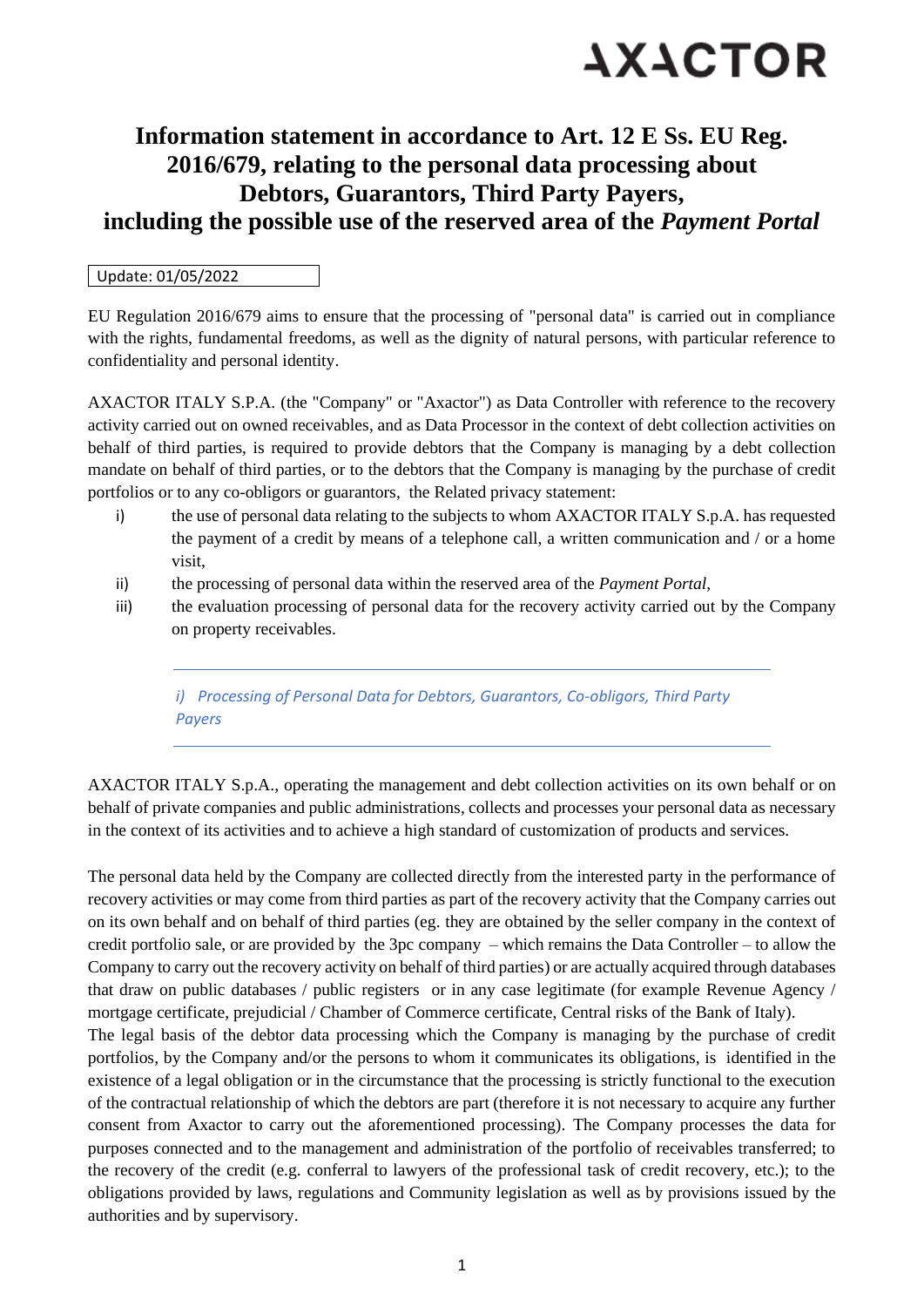# **AXACTOR**

The legal basis of the processing aimed at the management and recovery of the receivables entrusted to the Company consists, as regards the data originally provided by the interested party to the creditor client companies, in the consent given by them at the time of signing the loan contract (Article 6, paragraph 1, letter a GDPR) as well as, for each subsequent processing, in the preparatory activity for the correct execution of the obligations contractual contracts of which the same interested party is a party (Art. 6, par. 1, letter .b GDPR). The processing is aimed at an effective management of the credit rights claimed, against the data subject, by the 3pc creditor companies.

As for the data relating to third party payers, these are probably released spontaneously and are only personal data for which consent is not required, being data whose processing is necessary for the execution of the contract or for the pursuit of the legitimate interest (receipt of payment) of the data controller.

In relation to the purposes described above, the Company processes personal data such as, by way of example and not exhaustively, name, surname, tax code and / or VAT number, address, telephone number, e-mail address, identification document, information regarding the total debt position, the amount of the debt, including historicity and payment terms. Furthermore, the Data Controller, limited to what is necessary for the pursuit of the purposes, may also become aware of and process data relating to criminal convictions and crimes, as well as data that the Regulation defines as particular (e.g. data suitable for revealing racial and ethnic origin, religious or philosophical beliefs, trade union membership, data relating to the health or sexual life or sexual orientation of the person, etc.), if these are transmitted directly by the interested party.

With reference to these data, the writer Company guarantees that:

▪ the processing is based on principles of lawfulness and correctness and is carried out in full protection of the rights of the interested party and his confidentiality in accordance with the results of the "*best practice*" for the recovery of credits and the provisions of art. 32 of the EU Regulation;

• in carrying out the processing operations, however, all technical, IT, organizational, logistical and procedural security measures will always be adopted, so that a level of data protection adequate to the risk assessment is guaranteed;

• the data are processed by manual means and / or with IT tools and, in any case, the Company guarantees the observance of every precautionary measure of their security and confidentiality;

• without prejudice to the right for the Company to acquire information through third parties, in compliance with the provisions of reg. EU 2016/679 and the Provision of the Data Protection Supervisory of debt collection (30 November 2005), as well as the "Code of conduct for credit management and protection processes" signed by UNIREC (the "UNIREC Code") drawn up pursuant to the provisions of art. 27 bis of the Consumer Code, the provision of data by the data subject is optional. Any refusal may, however, entail the possibility that the Company or the 3pc creditor company promotes further initiatives.

The data will be kept in a form that allows the identification of the interested party for a period of time not exceeding that necessary to achieve the purposes for which they were collected and processed, in compliance with the principle of proportionality and necessity in accordance of the legislation on the protection of personal data. In determining the retention period, the laws applicable to the activities and sectors in which the Data Controller operates (e.g. anti-money laundering legislation and the legislation governing the keeping of accounting records) are also taken into account, as well as the general and special provisions of the Data Protection Supervisory. After the deadlines thus established, the data will be deleted or transformed into anonymous form, unless their further conservation is necessary to fulfill legal obligations or to fulfill orders given by Public Authorities and / or Supervisory and to be able to report, where necessary, about the activity carried out. In any case, once the 3pc assignment has been completed, the data relating to the data subject are removed from the availability of the persons in charge, who are not allowed any further consultation. Anonymized and aggregated data may be used for purposes that include testing our IT systems.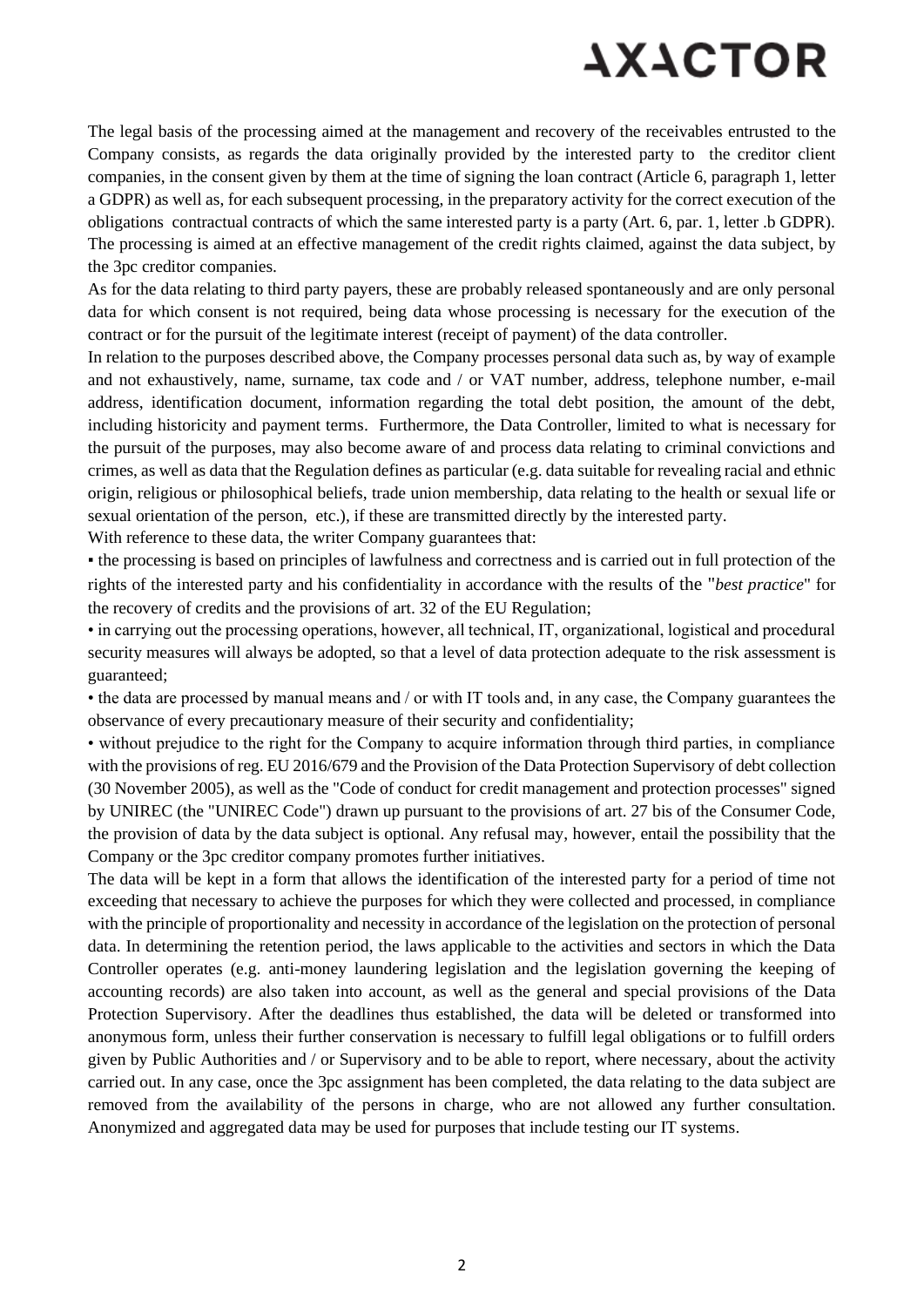# **AXACTOR**

### *ii) Processing of Personal Data in the reserved area of the Payment Portal*

The reserved area is accessible by the subscriber of the reimbursement plan to check the letter, to make payments, to communicate easily and directly with the Company. Each individual agreement, which can also be cumulative for several debt situations, corresponds to a single nominative access.

AXACTOR ITALY S.p.A., already having all the debtor and payer data, has the legitimate interest of making this system available, guaranteeing the right not to use it (right of opposition) without any penalty in terms of management of the reimbursement plan and protecting the data through appropriate technical measures.

The user concerned (i.e. the payer, who may also be a person different from the debtor(s) receives this information as an attachment to the agreement relating to the reimbursement plan, together with the communication of the identification code to be used as a login to the system. Subsequently, unless you have expressed your intention not to use the system, you will receive at the e-mail address declared for communications with AXACTOR ITALY S.p.A., indication of the keyword valid only the first access and again the link to this information. The first access keyword is valid for 60 days after which access to the reserved area is inhibited (as if the data subject had opposed it) and it is necessary to explicitly request the issuance of a new one. In case of first access and in any case at least every 60 days, the user must replace the keyword respecting the expected complexity criteria.

Within the reserved area you could consult the data relating to the cases, the reimbursement plans, the last confirmed payment. The personal data concern the codes of practice, the name of the creditor and the debtor, the amount of the debt as well as the plan (installments and maturities). Through the reserved area, new contact data (e-mail, telephone, address) may be communicated to AXACTOR ITALY S.p.A. which will subsequently be verified and validated by an operator, for the purpose of rectifying the contact data used.

In addition, through the reserved area, contact requests can be sent to operators (e.g. for reimbursement plans, payment problems and updating of personal data).

Further information:

• access to the reserved area will be allowed up to 3 months after the conclusion of the reimbursement plan, after which the data will be removed;

• the data are processed with IT tools and, in any case, the Company guarantees the observance of any precautionary measures of their security and confidentiality.

### *iii) Evaluation processing of personal data scoring for the recovery activity carried out on property receivables*

Your data are also processed through the use of credit scoring techniques and systems that use different types of factors (by way of example and not exhaustive number and characteristics of existing credit relationships, trend and history of outstanding or extinguished payments, age, gender, geographical area, socio-professional data, etc.) that allow you to obtain, through the application of statistical and machine learning methods and models, results expressed in synthetic form, through numerical indicators or scores, aimed at providing a representation in predictive or probabilistic terms of the punctuality in the payments of the interested party. This profiling is necessary for contractual purposes in order to organize the debt collection activity and make it efficient and effective. Therefore, it is not necessary to acquire the consent of the data subject. This is an automated evaluation process based on computer algorithms (periodically updated) that use information acquired during the relationship (payment trends, residual debt exposure, relationship status) relating to the last 13 months to define the scorecard, from which, however, no decision-making effect can derive that affects the legal sphere of the interested party. These processing will be stored at AXACTOR ITALY S.p.A. and will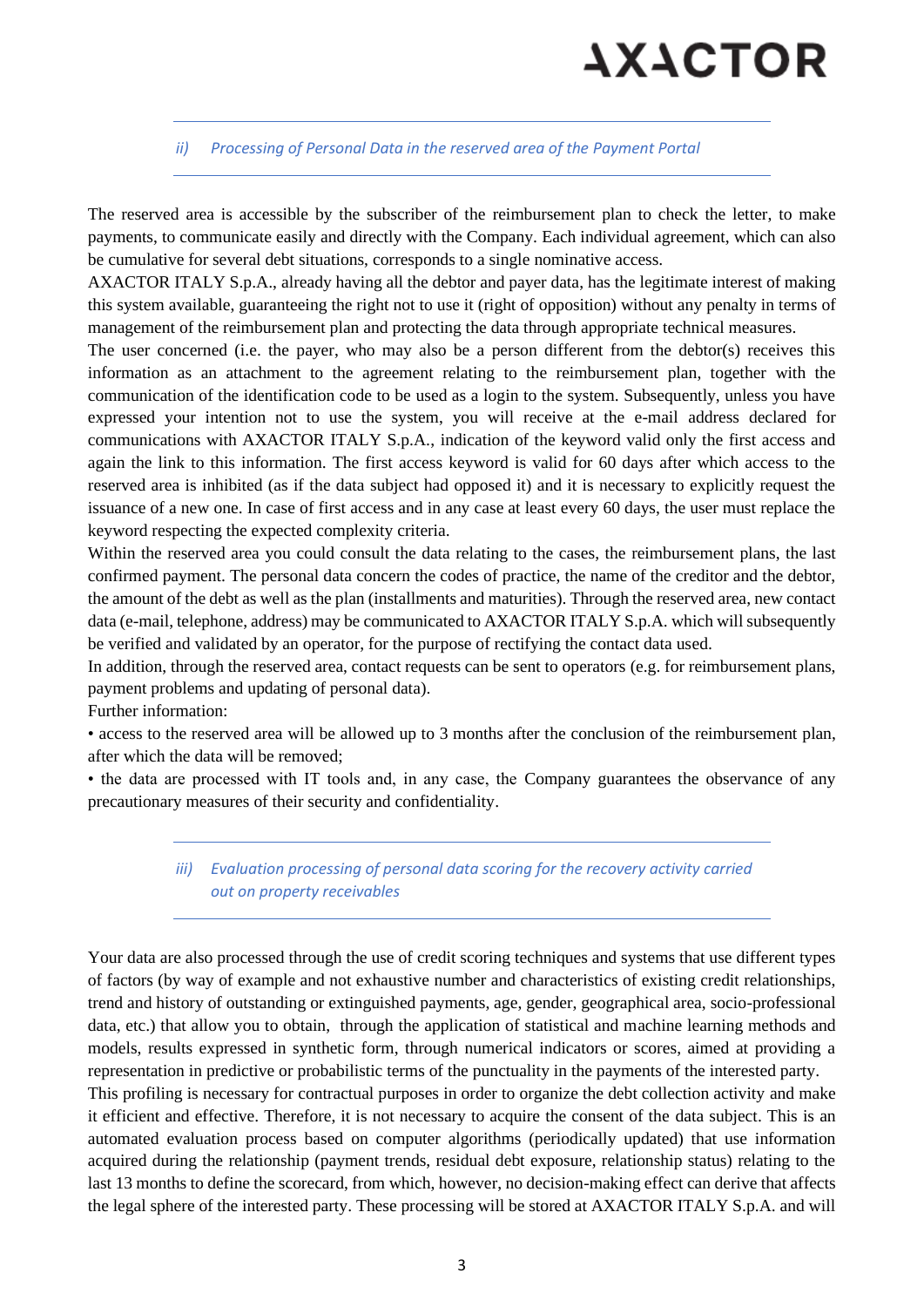# **AXACTOR**

not be disclosed to third parties except to the companies of the Axactor Group on the basis of the existing agreements.

**Data transfer abroad.** Since the Company is part of the Axactor Group, the data may also be communicated abroad for the aforementioned purposes but only to subjects operating in countries belonging to the European Economic Area or that in any case guarantee an adequate level of protection of personal data.

**Data recipients.** For the pursuit of the purposes described, the Companyneeds to communicate personal data to third parties, belonging to the following categories:

- o subjects that perform banking, financial and insurance services;
- o Authorities and Supervisory and, in general, subjects, public or private, with functions of public importance (eg .: UIF and Bank of Italy);
- o other companies of the group to which the company is part, or in any case parent companies or associates, pursuant to art. 2359 c.c. (also located abroad but still in the European Economic Area);
- o third-party providers for the storage and storage of data, who may have access to the data.
- o subjects that carry out data acquisition, processing and processing services, necessary for the execution of the provisions received from customers;
- o subjects that provide services for the management of the information system of the Company and telecommunications networks;
- o subjects who carry out activities of transmission, enveloping, transport and sorting of communications with the interested party;
- o subjects that carry out documentation archiving and data-entry activities;
- o management companies of national and international systems for the control of fraud against banks and financial intermediaries;
- o professional firms or companies in the context of assistance and consultancy relationships;
- o debt collection companies (pursuant to art. 115 TULPS) and/or companies transferring the receivables purchased;
- o subjects who carry out control, revision and certification of the activities carried out by the Company;
- o staff of the Company appointed Authorized to process.

The personal data processed by the Company are not subject to disclosure.

**Rights of the interested party.** Underthe conditions provided for by EU Regulation 2016/679, the interested party may exercise the following rights:

- art. 15 Right of access of the interested party;
- art. 16 Right to rectification;
- art. 17 Right to erasure;
- art. 18 Right to restriction of processing;
- art. 20 Right to data portability;
- art. 21 and art. 22: Right to object and automated decision-making process relating to natural persons.

In order to verify the existence of the conditions and methods for the exercise of the aforementioned rights, please refer to the full text of the aforementioned forecasts, available on the website: [www.garanteprivacy.it.](http://www.garanteprivacy.it/) The Company informs you that, if you believe that the above rights have been violated, current legislation allows you to lodge a complaint with the National Supervisory Authority.

**Data Protection Officer.** The Data Controller is AXACTOR ITALY S.p.A., with registered office in Cuneo – Via C. Colombaro 36/A - Tel. 0171 65694 - Fax 0171 693407. The Data Controller has appointed a Data Protection Officer ("Data Protection Officer" or "DPO"), whom you can contact to exercise your rights, as well as to receive any information relating to them and / or this Policy: